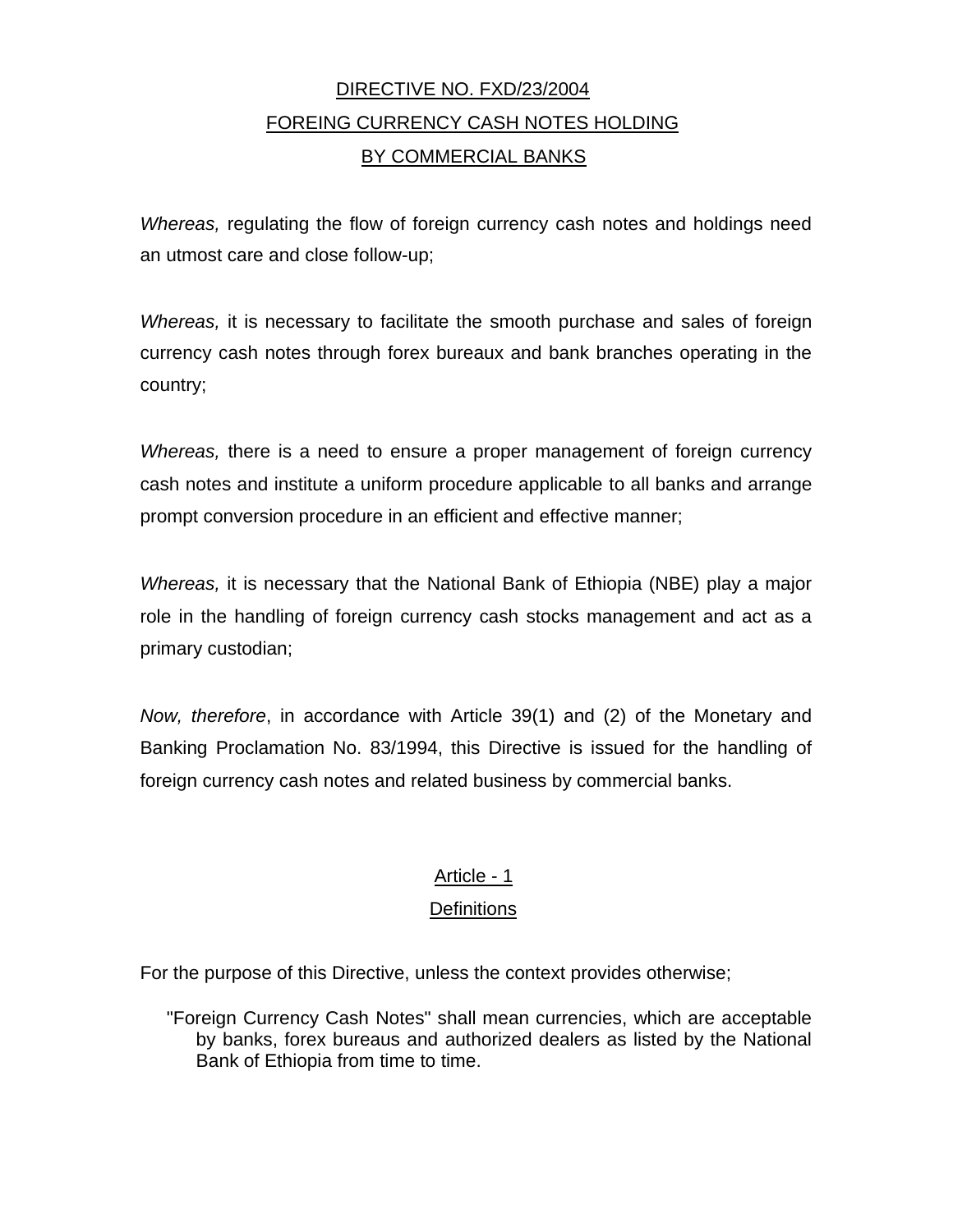- "Counterfeits" shall mean a note printed illegally and which doesn't bear all the original characteristics and security features of legal tender money issued by countries, whose currencies are acceptable under the Ethiopian banking system.
- "Currency Shipment" shall mean the transportation of foreign currency cash notes of different types of both inward and outward consignments ordered under the auspicious of the National Bank of Ethiopia.
- "Conversion" shall mean the arrangements made through a correspondent bank or currency dealers to process the sales of cash notes through a bid to credit the proceeds into a bank account.
- "Conversion Cost" shall mean the expenses incurred for converting the cash notes such as cost of freight, insurance and processing costs etc. with currency dealers or correspondent banks abroad.
- "Trading Margin" shall mean the difference between the face value of the notes delivered and the discounted value offered by the overseas buyer of the cash notes and agreed by the NBE.

#### Article - 2

# Limits to the Cash Note Holding by Banks

- Commercial banks can only hold up to 5 percent of their paid up capital in foreign currency cash notes as working balance at the close of each calendar month. Any excess holding shall be surrendered to the NBE within 5 working days from the end of the calendar month.
- Notwithstanding the article 2.1 above, commercial banks have the right to sell part of their 5% foreign currency holding at any time if they wish to do so.
- Commercial banks are allowed to trade and hold currencies which have a reasonable turnover and advantageous to them but limited to the list provided by NBE.

#### Article - 3 Conversion Requirement

- Commercial banks shall furnish NBE along with the cash note stocks delivered, the list of currencies identified by type of currencies, serial numbers and denominations only).
- If the commercial bank surrendering the cash notes opts to credit the proceeds into its correspondent bank account, the NBE will credit the correspondent account of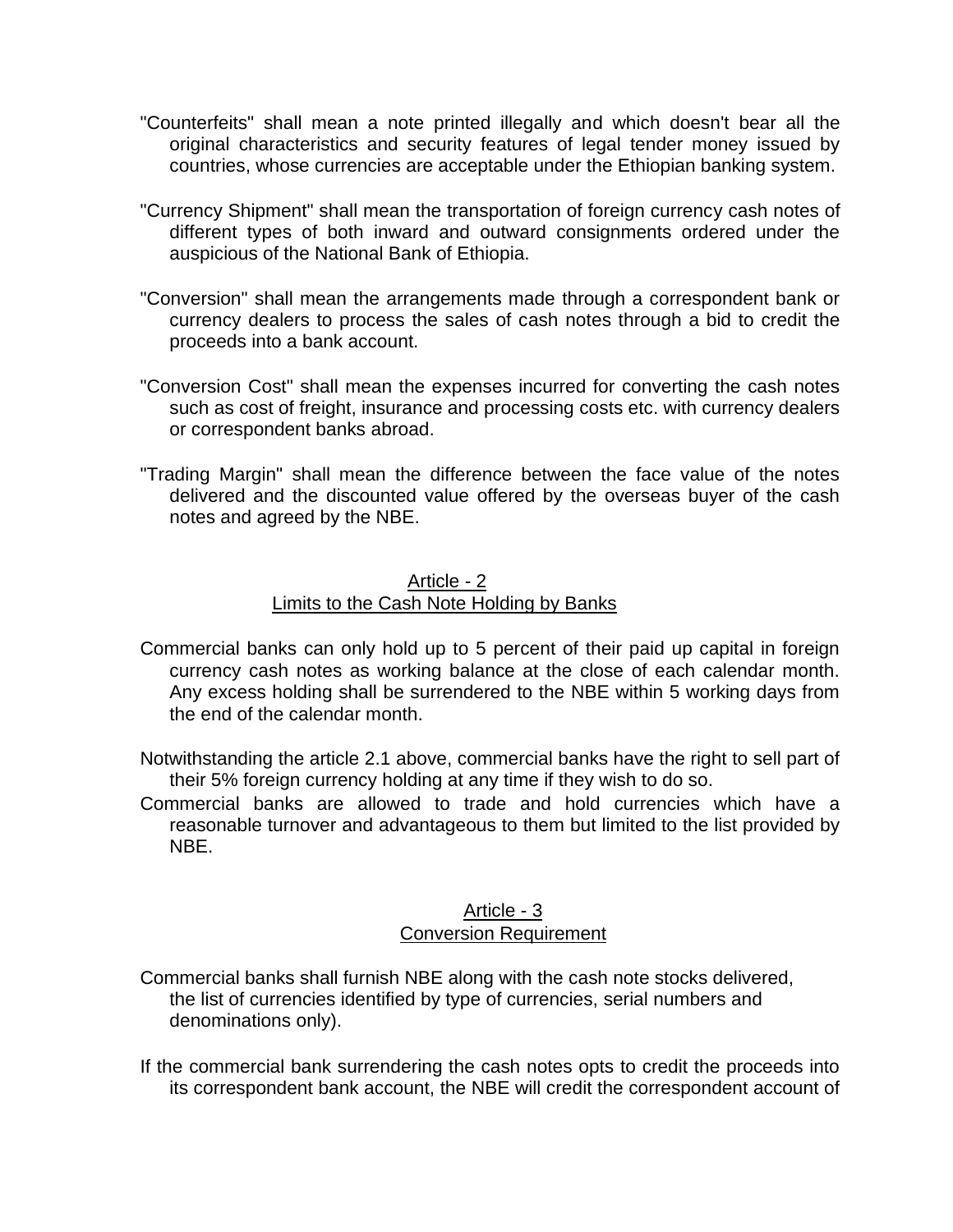the commercial bank with face value of the cash notes delivered. However, the commercial bank shall pay to NBE a service charge of 0.15% on the total surrendered amount.

- Trading margin cost is for the account of commercial banks to which they will be required to submit a standing authorization to debit their Reserve Account with NBE after the completion of the trade abroad.
- In the event the commercial banks wish to sell their foreign currency notes to NBE if Birr, the Bank will purchase the notes on the basis of the interbank forex market rate fixed for the day. No charges will be levied on such purchase.

### ARTCICLE - 4 Responsibility of Commercial Banks

- Commercial banks shall take due care to verify and check the genunity of notes purchases using reliable detecting machines and necessary skills.
- Commercial banks shall register the full identity of the seller while buying the notes.
- Commercial bank shall be responsible for the counterfeits in case found in the process of trading and the equivalent in Birr shall be debited to their reserve account with NBE. Reports of counterfeits and the price at which the trade is concluded shall be delivered to banks by NBE for their documentations.

#### Article - 5 Supply of Foreign Currency Cash Notes

Commercial banks who are in need of foreign currency cash notes shall be supplied from the stocks of the National Bank of Ethiopia upon written request. The rates applicable for cash deal and delivery shall be the linked to the inter-bank forex market directives.

#### Article - 6 **Prohibitions**

Commercial banks are neither allowed to engage in the shipment of foreign currency cash notes abroad nor can they order either or received a consignment of foreign currency cash notes.

# Article - 7